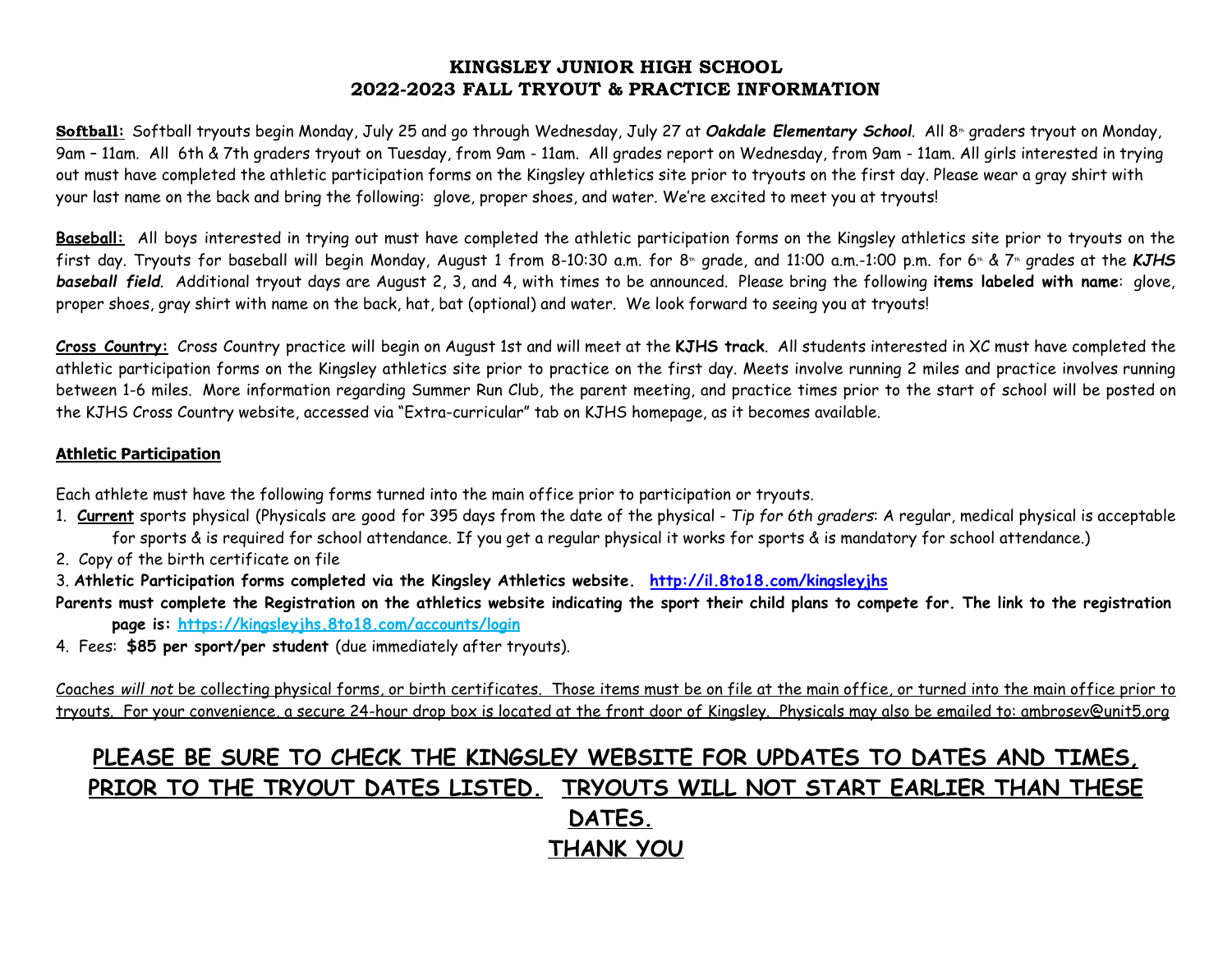### Athletic Tryout and Season Information

#### Golf<sup>\*\*</sup>

Sectional Sept 7 (girls) Sept 8 (boys) Sept 15 (girls) Sept 16 (boys) State

Softball Tryouts may begin July 25 Season from August 3 - September 27

Baseball Tryouts may begin August 1 Season from August 10 - October 6

Cross-Country Tryouts may begin August 1 Season from August 13 - October 18

#### **Girls Basketball**

Tryouts may begin August 29 Season from Sept. 10 - Dec. 12 7th Season from Sept. 10 - Dec. 17 8th

#### **Boys Basketball**

Tryouts may begin October 17 Season from Oct. 29 - Feb. 12 7th Season from Oct 29 - Feb 19 8th

Wrestling Tryouts may begin November 28 Season from December 5 - March 14

#### Vollevball

Tryouts may begin November 28 Season from January 2 - March 18 7th Season from January 2 - March 25 8th

#### Track

Tryouts/practice may begin Feb 27 Season from March 13 - May 24

\*\*Golf is a parent sponsored activity with spring prior registration. Limited # of entries determined by IESA.

Poms Tryouts April, 2022 Squad season September - February

Cheerleading Tryouts April, 2022 Season from September - February

Practices may start at a later date to be determined by the coach.

# Dual Participation Guidelines

If a student participates in two or more overlapping IESA sports or one IESA sport combined with Cheerleading or Poms, the athletic director or designee will meet with the respective coaches and athletes involved to determine a reasonable practice and game participation schedule for the athletes.

The athletic director or designee will make every effort to ensure that the athlete has every opportunity to successfully participate in dual activities without compromising the integrity of the activities.

"The greatest way to ensure good sportsmanship in our children is for the adults who impact their lives to model it."



Athletics

Kingsley Junior High School 2022-2023

> Tel: (309) 557 4407 Fax: (309) 5574508